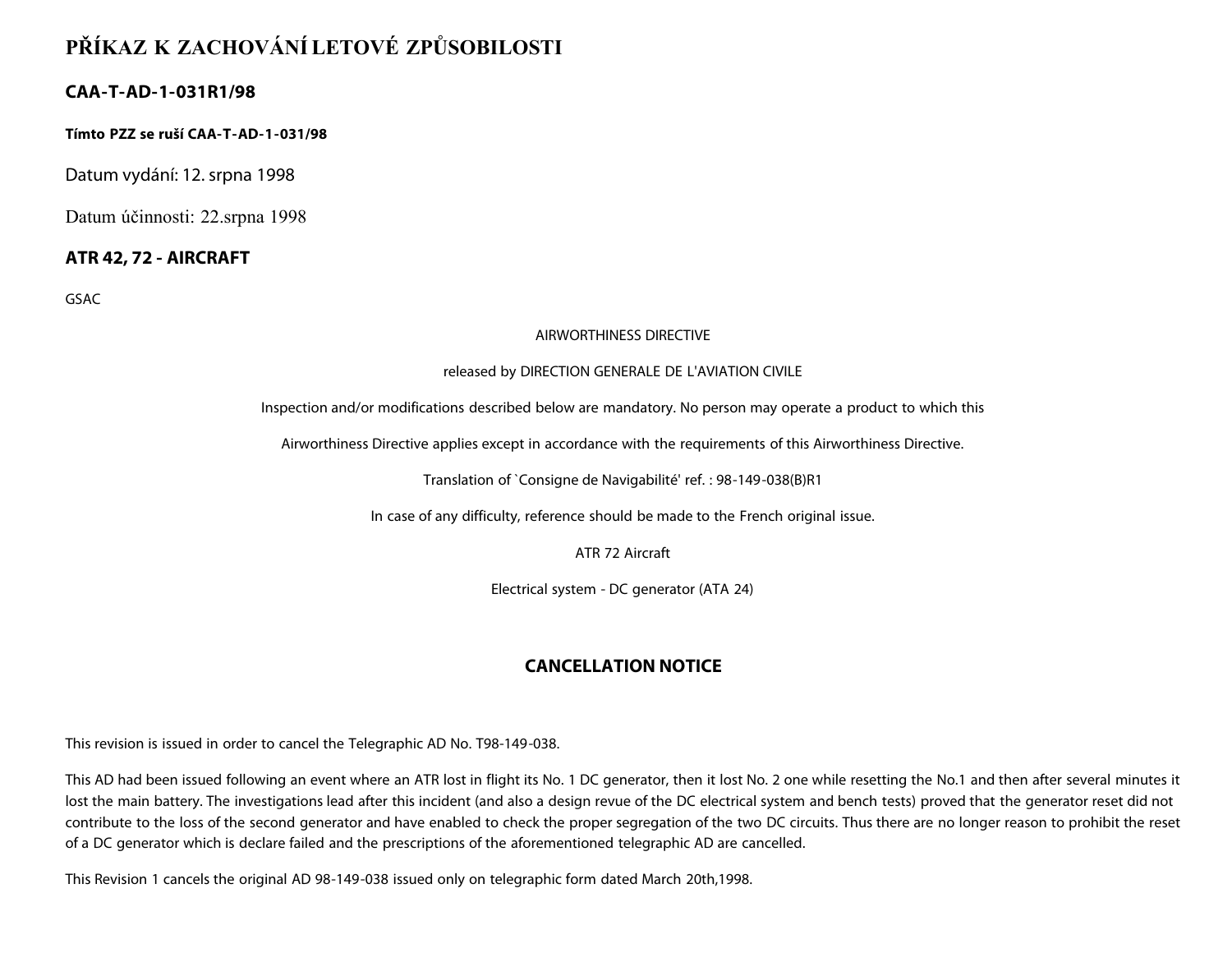Revision 1 : July 25,1998

GSAC

#### AIRWORTHINESS DIRECTIVE

#### released by DIRECTION GENERALE DE L'AVIATION CIVILE

Inspection and/or modifications described below are mandatory. No person may operate a product to which this

Airworthiness Directive applies except in accordance with the requirements of this Airworthiness Directive.

Translation of `Consigne de Navigabilité' ref. : 98-148-076(B) R1

In case of any difficulty, reference should be made to the French original issue.

ATR 42 Aircraft

Electrical system - DC generator (ATA 24)

### **CANCELLATION NOTICE**

This revision is issued in order to cancel the telegraphic AD No. T98-148-076.

This AD had been issued following an event where an ATR lost in flight its No. 1 DC generator, then it lost No. 2 one while resetting the No.1 and then after several minutes it lost the main battery. The investigations lead after this incident (and also a design revue of the DC electrical system and bench tests) proved that the generator reset did not contribute to the loss of the second generator and have enabled to check the proper segregation of the two DC circuits. Thus there are no longer reason to prohibit the reset of a DC generator which is declared failed and the prescriptions of the aforementioned telegraphic AD are cancelled.

This Revision 1 cancels the original AD 98-148-076 issued only on telegraphic form on March 20th 1998.

**Effective dates**: Original AD : Upon receipt of the telegraphic diffusion from MARCH 20th,1998

Revision 1 : July 25,1998